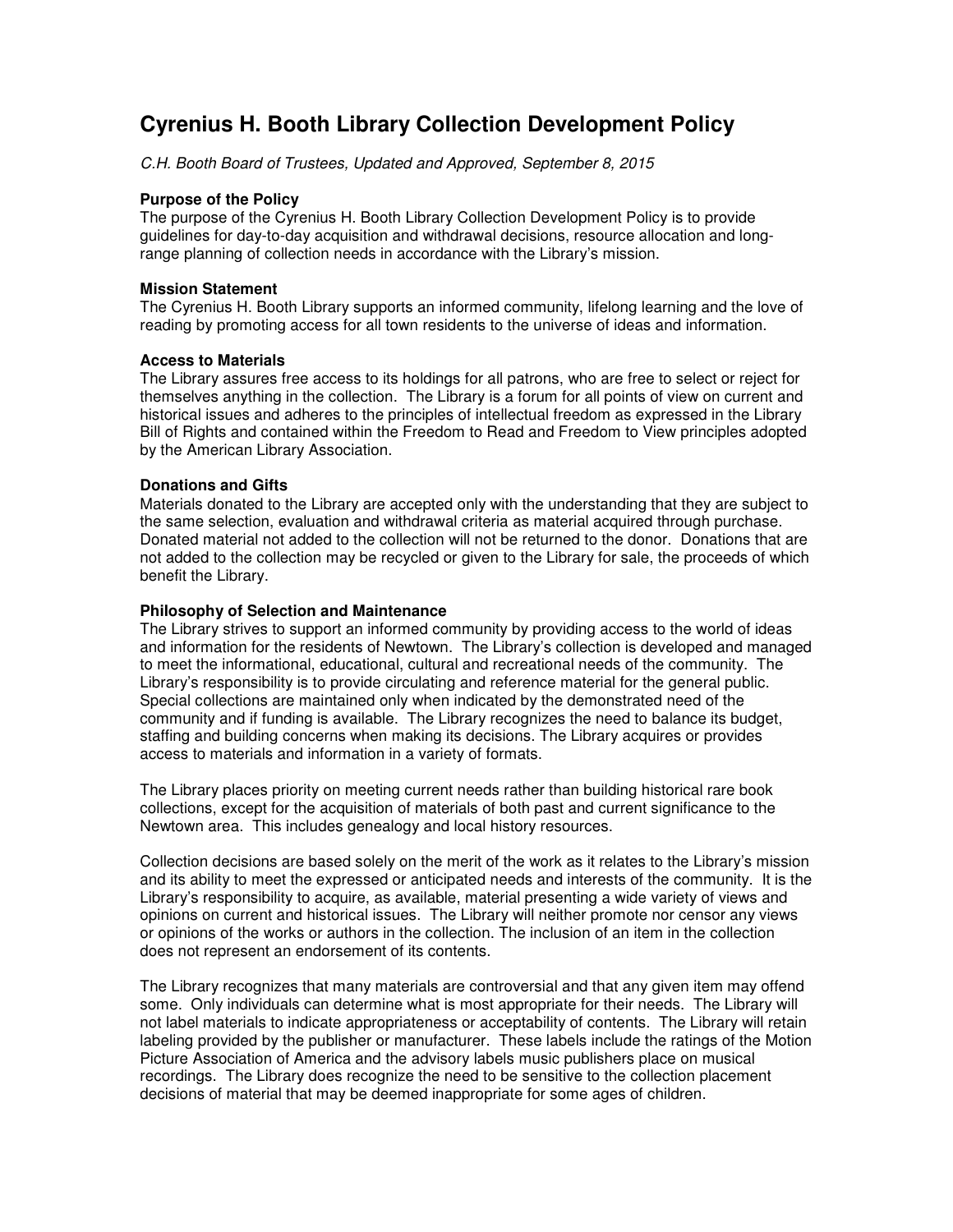#### **Maintenance**

Maintenance of the collection is a fundamental responsibility. The staff continuously evaluates materials, replacing or repairing those which are worn or damaged, and removes items no longer current or in demand. Depending upon their condition, books and other materials withdrawn from the collection as part of the evaluation process may be offered for sale by The Friends of the Library.

## **General Criteria Used in Materials Selection**

These guidelines are applicable to most selection decisions. Other factors may be taken into consideration, and the importance or weight of a particular guideline will vary from one acquisition to another.

Selection tools include, but are not limited to:

- Reviews in professional library journals or periodicals that specialize in a particular subject
- Individual subject expertise of staff or community members
- Suggestions from patrons
- Publishers' catalogs
- Standard bibliographies

#### General Criteria:

- Reputation and qualifications of the creators, publisher or producer
- Community needs, interests, and requests
- Importance as a document of the times
- Literary, artistic, and technical values
- Relationship to the existing collection
- Availability in other area libraries
- Suitability of physical form for library use
- Recommendations of reviews
- Durability
- Price
- Suitability of subject and style for intended audience
- Judgment of work as a whole
- Availability of equipment required for examination and use

#### **Adult Collection**

The adult fiction collection is a resource of recreational reading for the community. The Library is unable to acquire all of the many fiction titles published each year, but an attempt is made to purchase books representing a wide variety of fiction categories. Although all of the selection guidelines listed above apply to fiction, two are particularly relevant. The Library is very aware of public demand and will often purchase fiction titles that are not notable for literary quality or artistic merit, but have substantial popular appeal. Popular titles are also duplicated as necessary to meet demand. Because of the abundance of fiction titles, the Library staff makes extensive use of book reviews.

The adult non-fiction collection includes material on almost any topic that might be of interest or concern to the library's users. Popular items and subjects are sometimes duplicated. Unusually expensive materials and those with an extremely narrow or limited focus are not normally acquired. Although accuracy of content and authority of a work's creators are important criteria in the selection of non-fiction materials, the Library does not assume responsibility for inaccuracies or errors in the works included in its collections.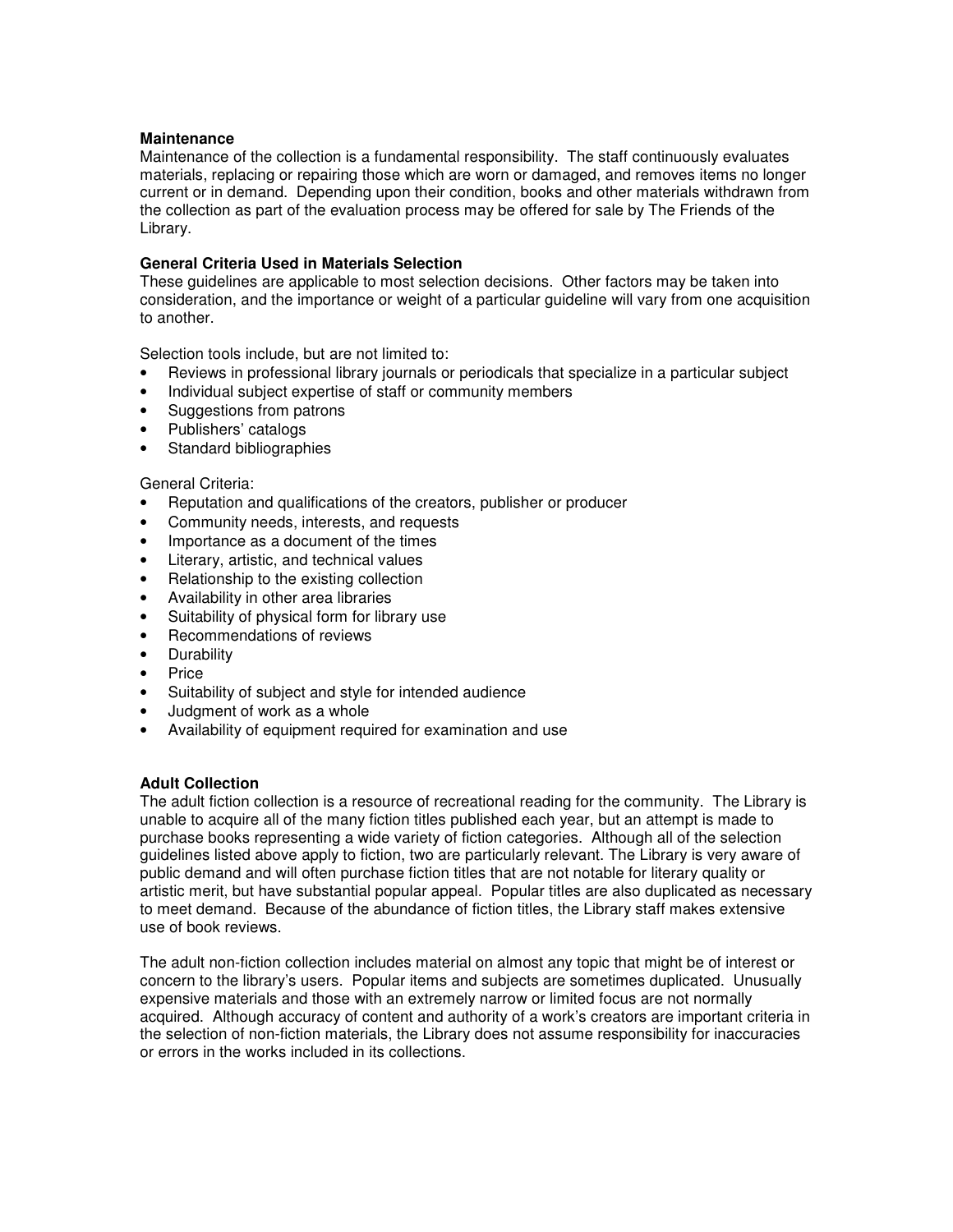#### **Juvenile Collection**

Parents and legal guardians are responsible for their children's use of library materials and are encouraged to define what material or information is consistent with their personal and family beliefs; only they can apply those values for themselves and their children.

Material for children is selected to provide a balanced collection that encourages love of reading and provides information in all areas of knowledge. The Library supplements school curriculum when possible. Material may be selected in a wide range of formats. Selection criteria include suitability and durability of a particular format to the age of the target audience: infancy through age twelve.

The Parent's Corner is a separate collection housed in the Children's Department. Books in this section focus on child development and parenting. Duplicate titles may be found in the adult nonfiction section.

#### **Young Adult Collection**

The Young Adult Collection consists of material considered of particular interest to adolescents in grades 6 to 12. Because of the wide range of maturity and reading levels among individuals in these grades, the suitability of any particular item must be determined on an individual basis by the parent/legal guardian.

#### **Interlibrary Loan**

Patrons may request that items not included in the Library's collection be borrowed from another library through interlibrary loan.

The Board of Trustees delegates responsibility for the Library's collection to the Library Director, who works with staff involved in acquisitions to select materials.

Adopted by the Cyrenius H. Booth Library Board of Trustees Date: September 8, 2015

Request for Reconsideration of Library Resources